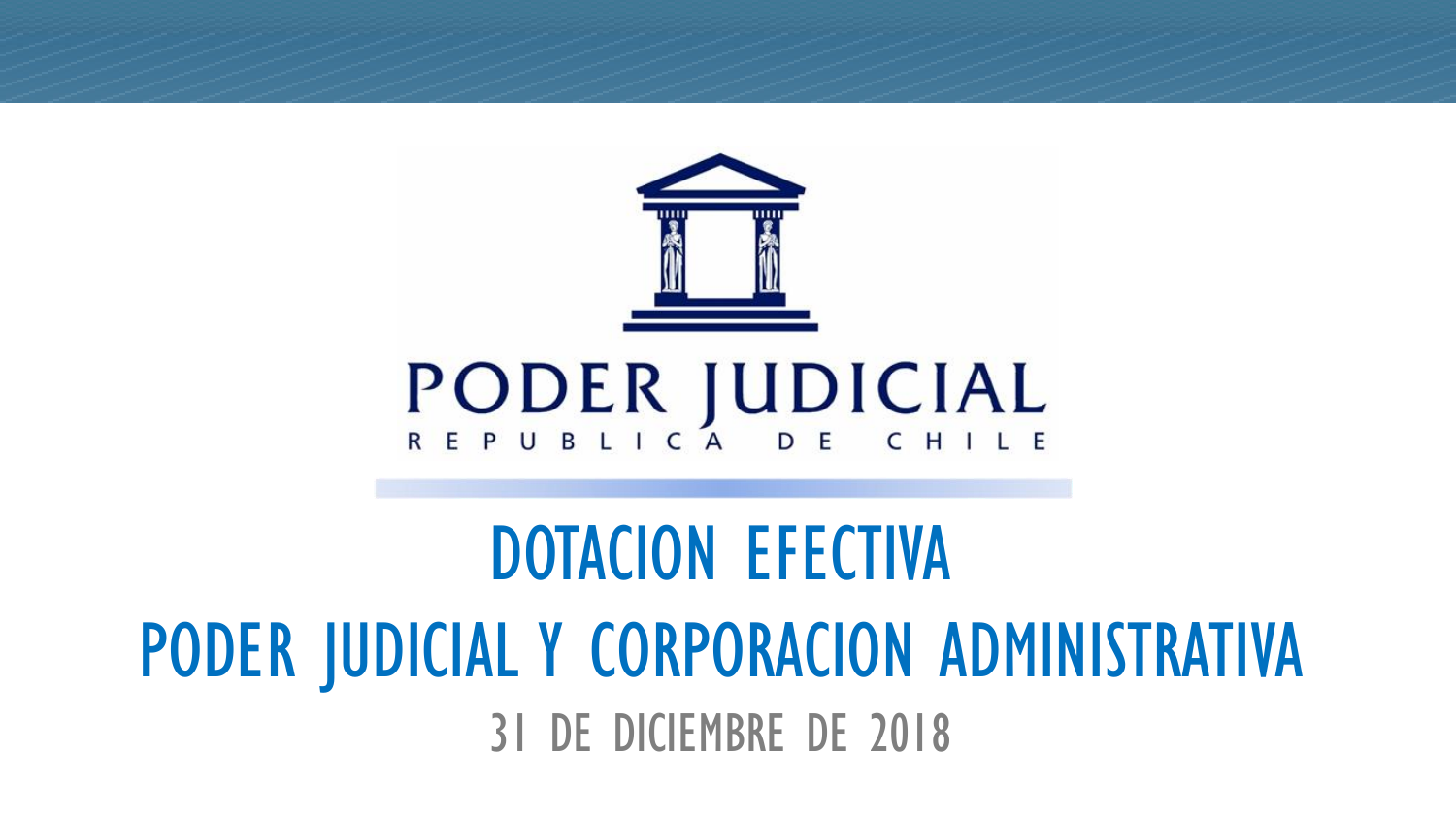#### PODER JUDICIAL, POR CALIDAD JURIDICA

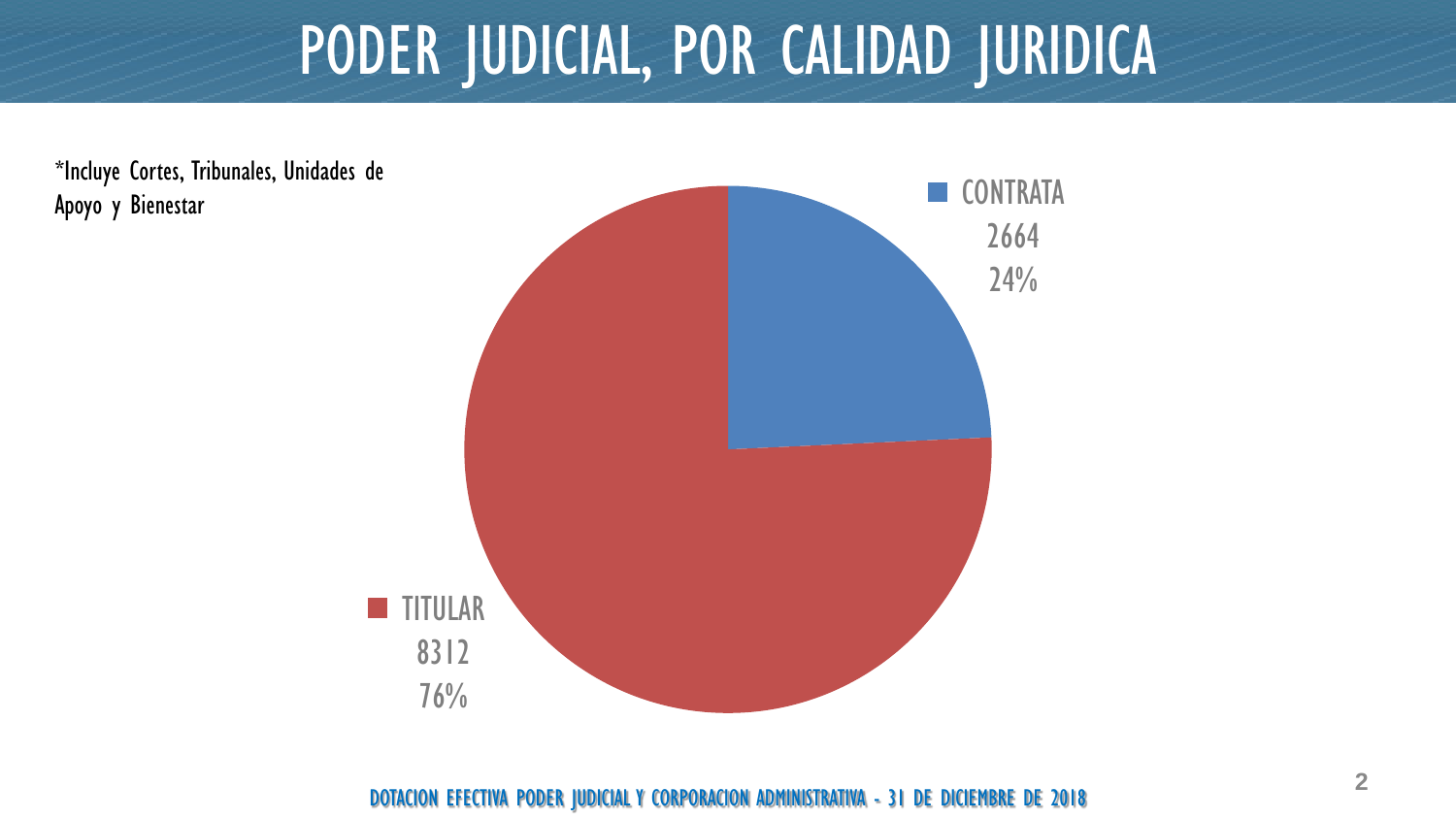## CORPORACIÓN, POR CALIDAD JURIDICA



\*Incluye Corporación, Oficinas de Personal, Unidades de Apoyo Técnico Administrativo y Administración Externa Centro de Justicia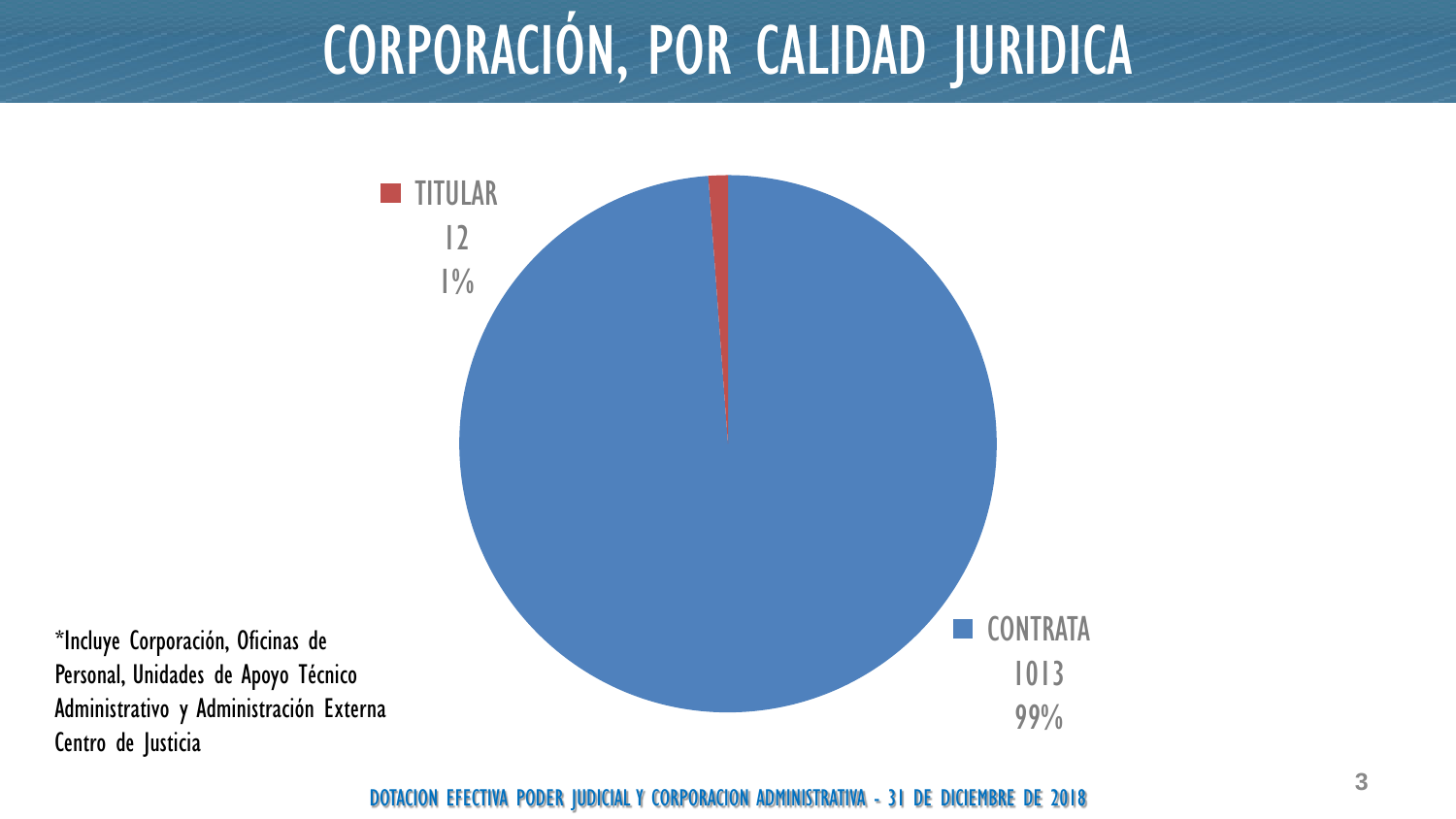#### PODER JUDICIAL, POR ESCALAFON

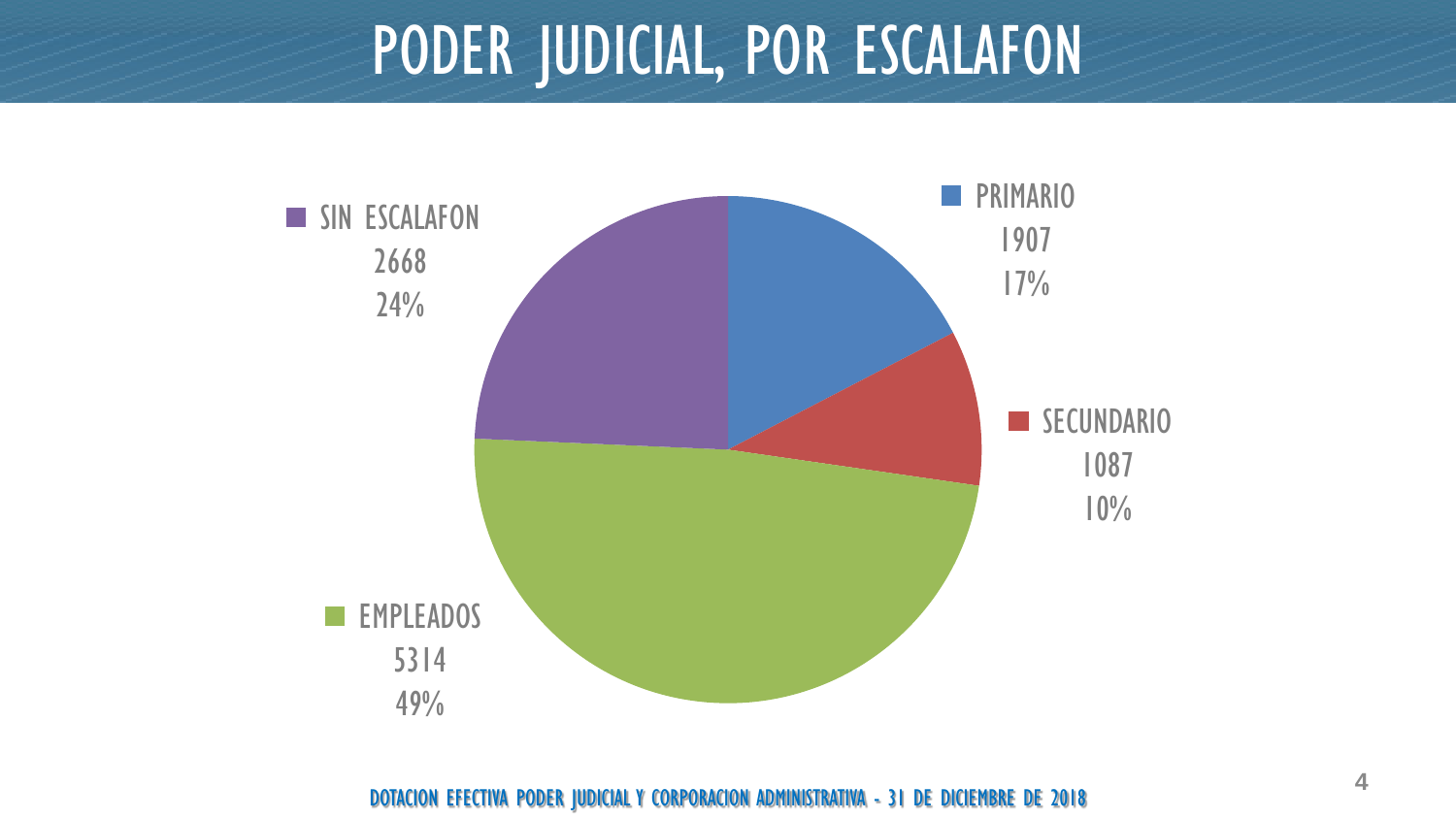#### PODER JUDICIAL, ESCALAFON PRIMARIO POR CARGO

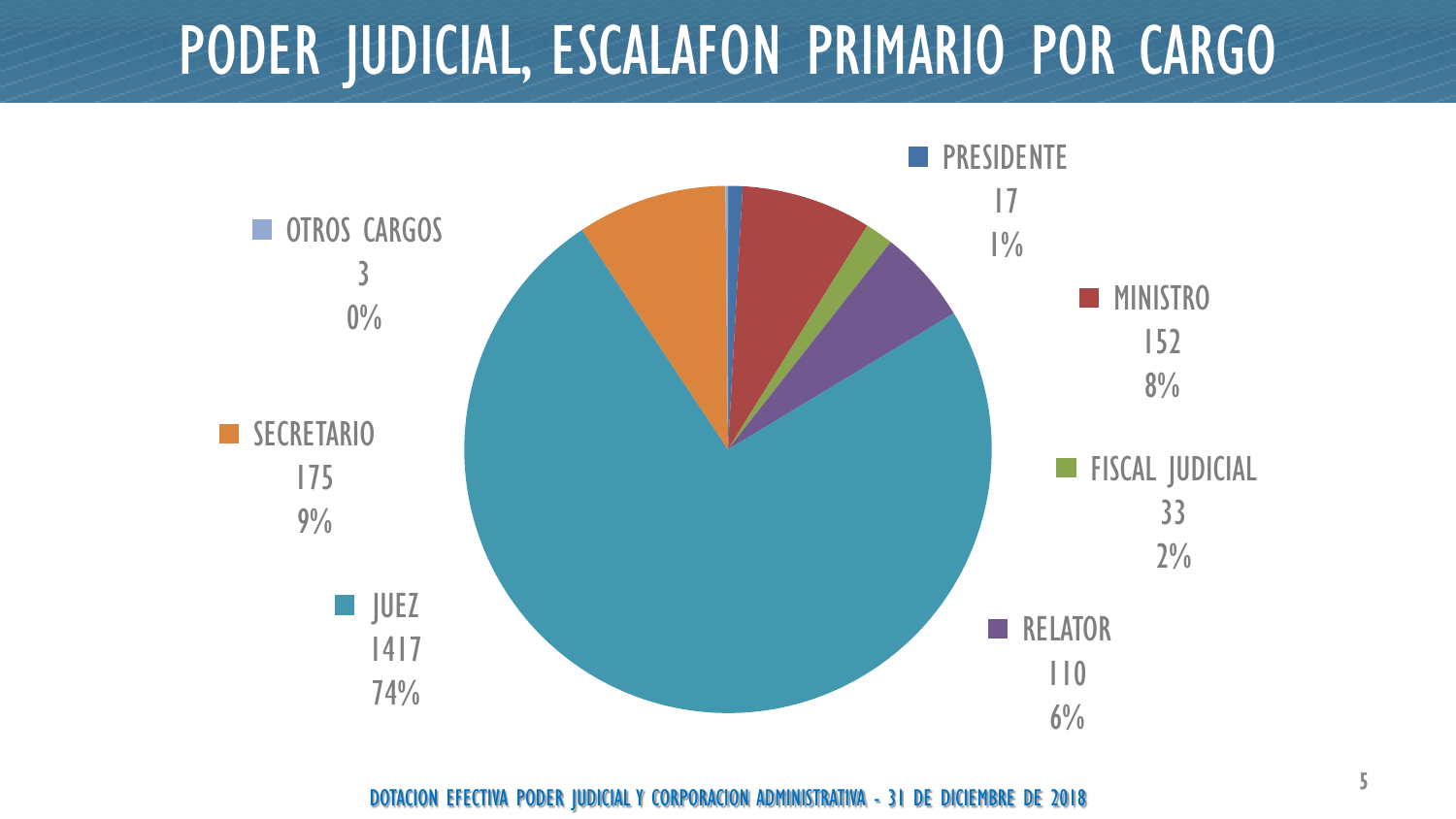## CORPORACIÓN, POR TIPO DE UNIDAD

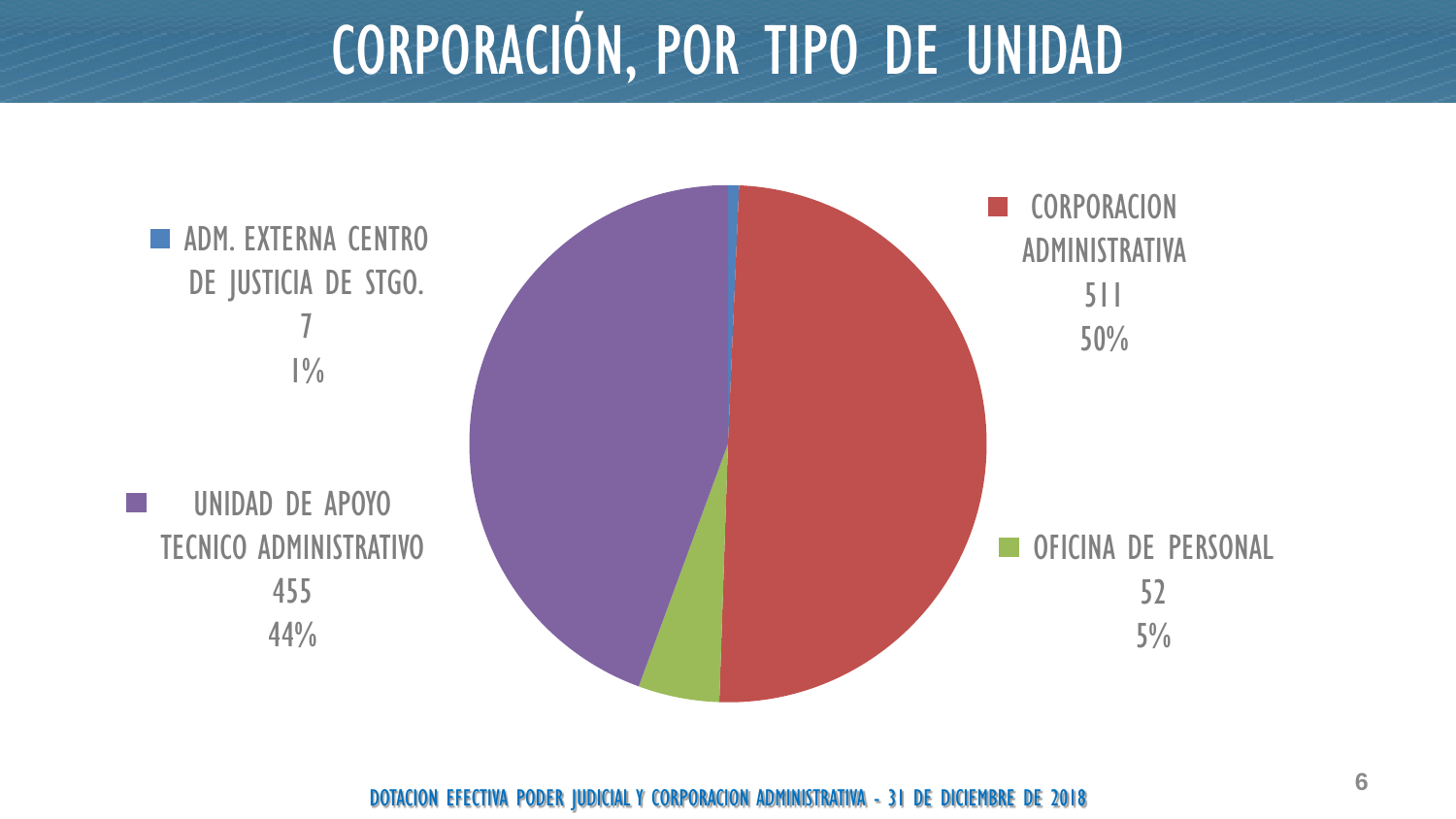#### PODER JUDICIAL, POR RANGO DE EDAD

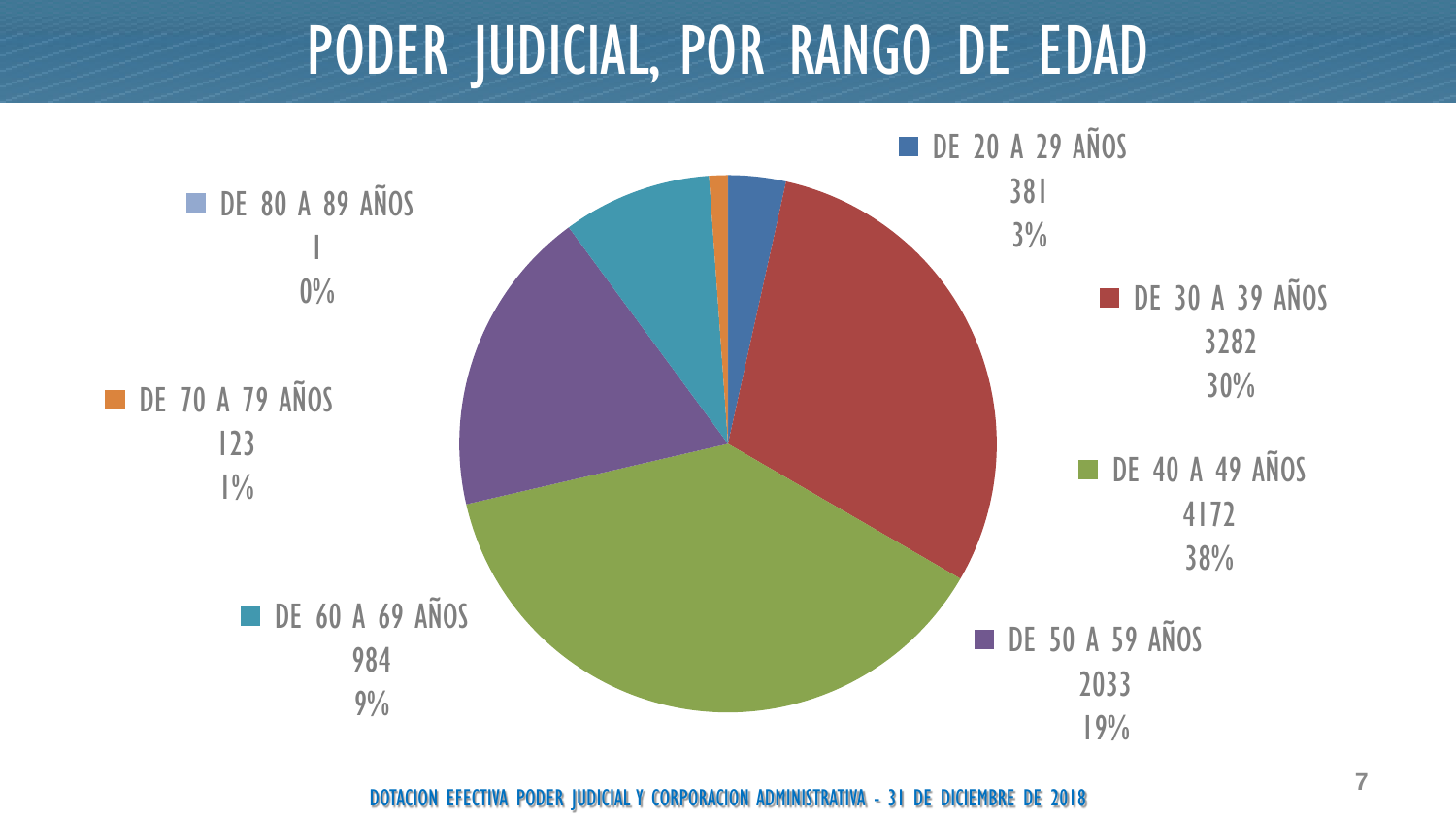## CORPORACIÓN, POR RANGO DE EDAD

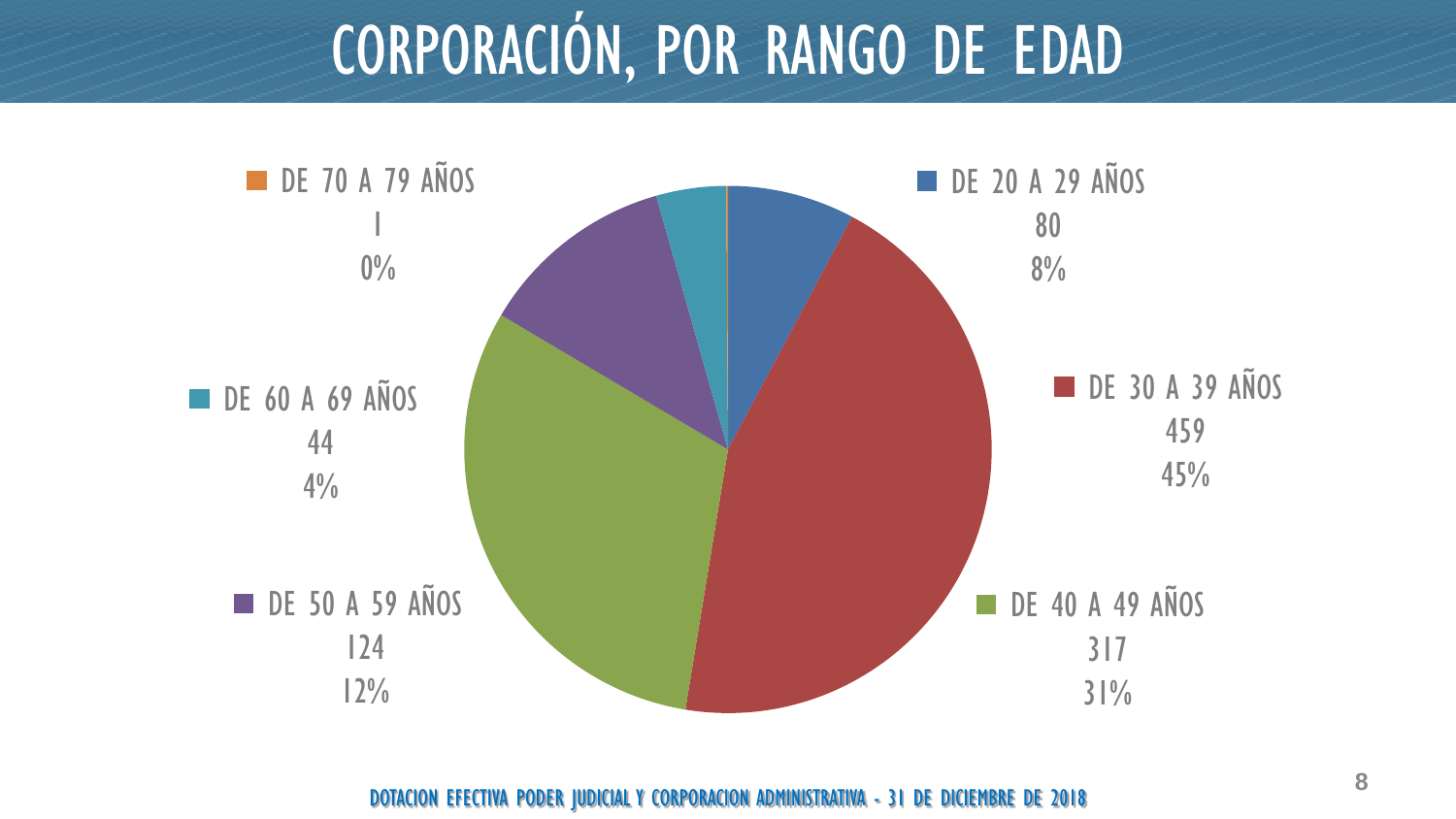## PODER JUDICIAL, PROMEDIO DE EDAD POR ESCALAFÓN

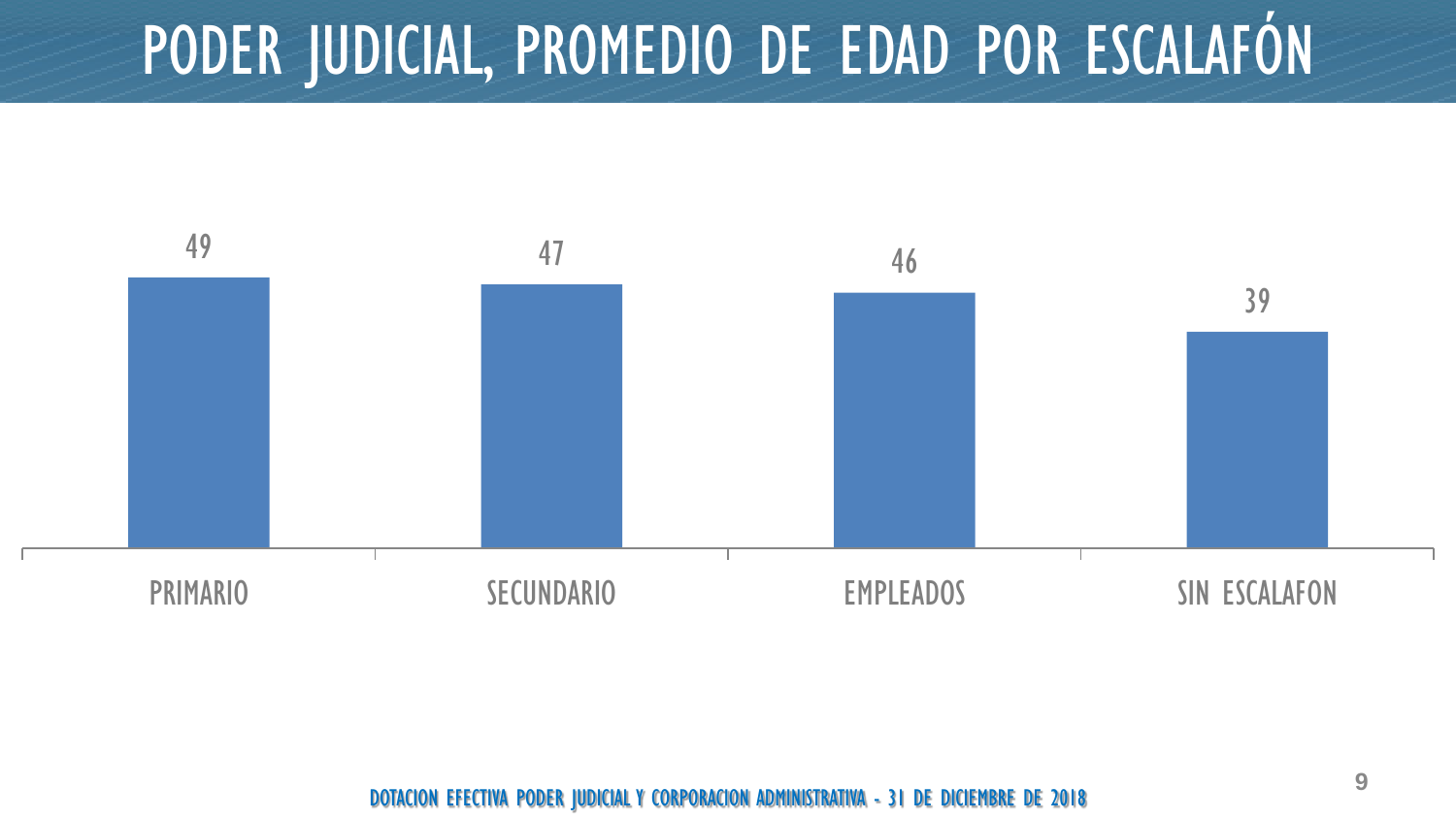## CORPORACIÓN, PROMEDIO DE EDAD POR TIPO DE UNIDAD

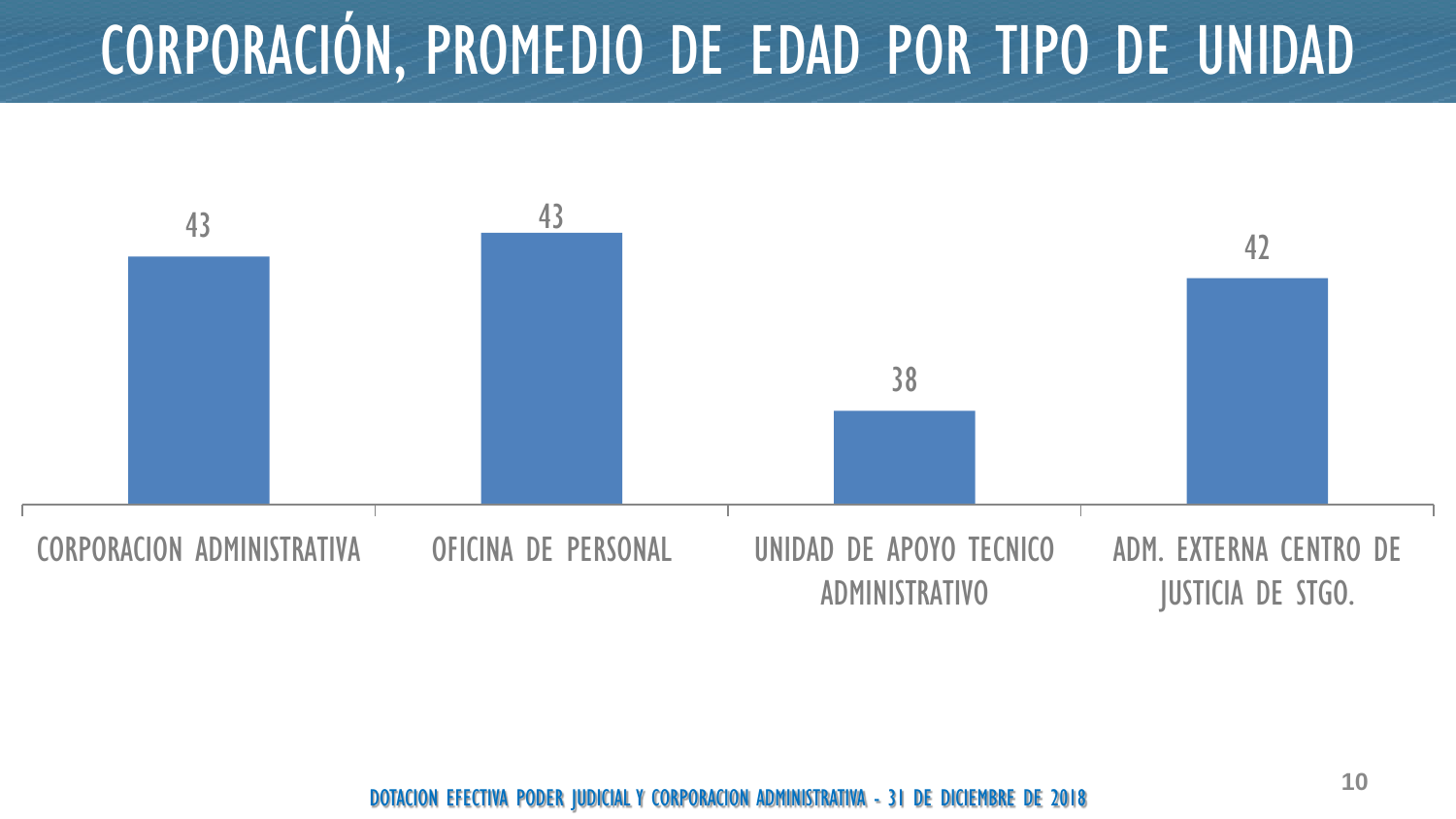#### PODER JUDICIAL, POR SEXO

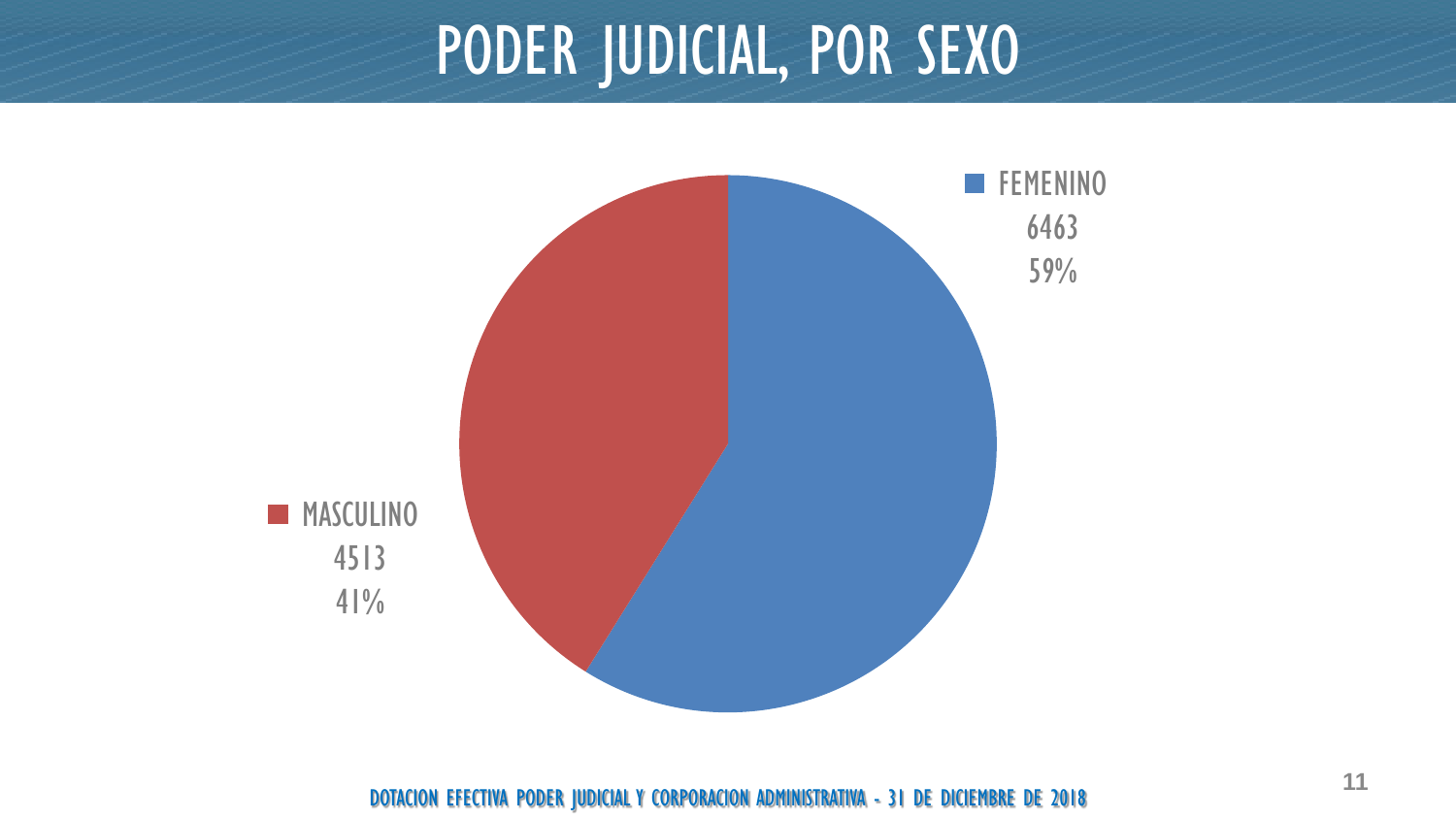# CORPORACIÓN, POR SEXO

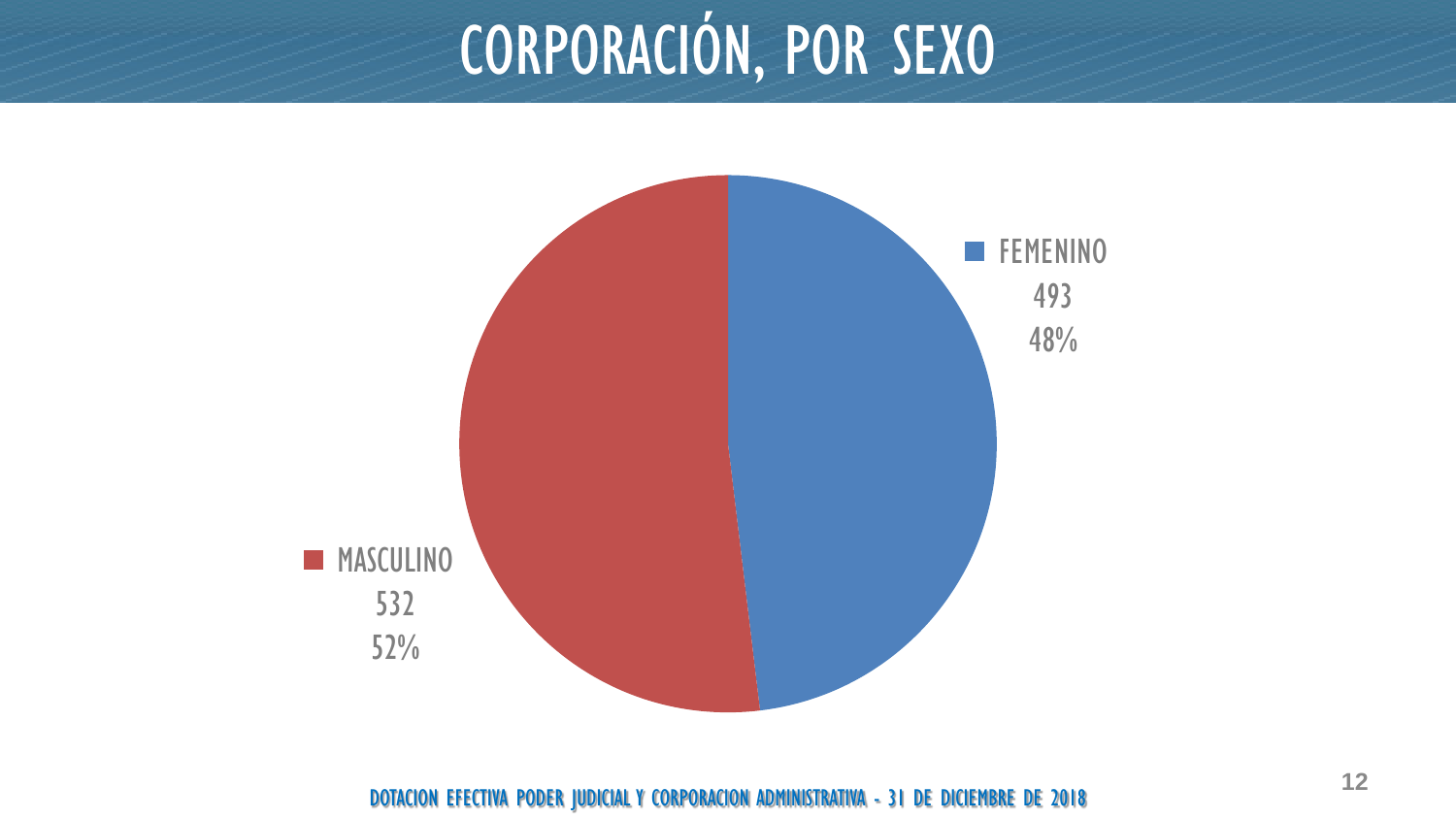## PODER JUDICIAL, PROMEDIO DE EDAD POR JURISDICCIÓN

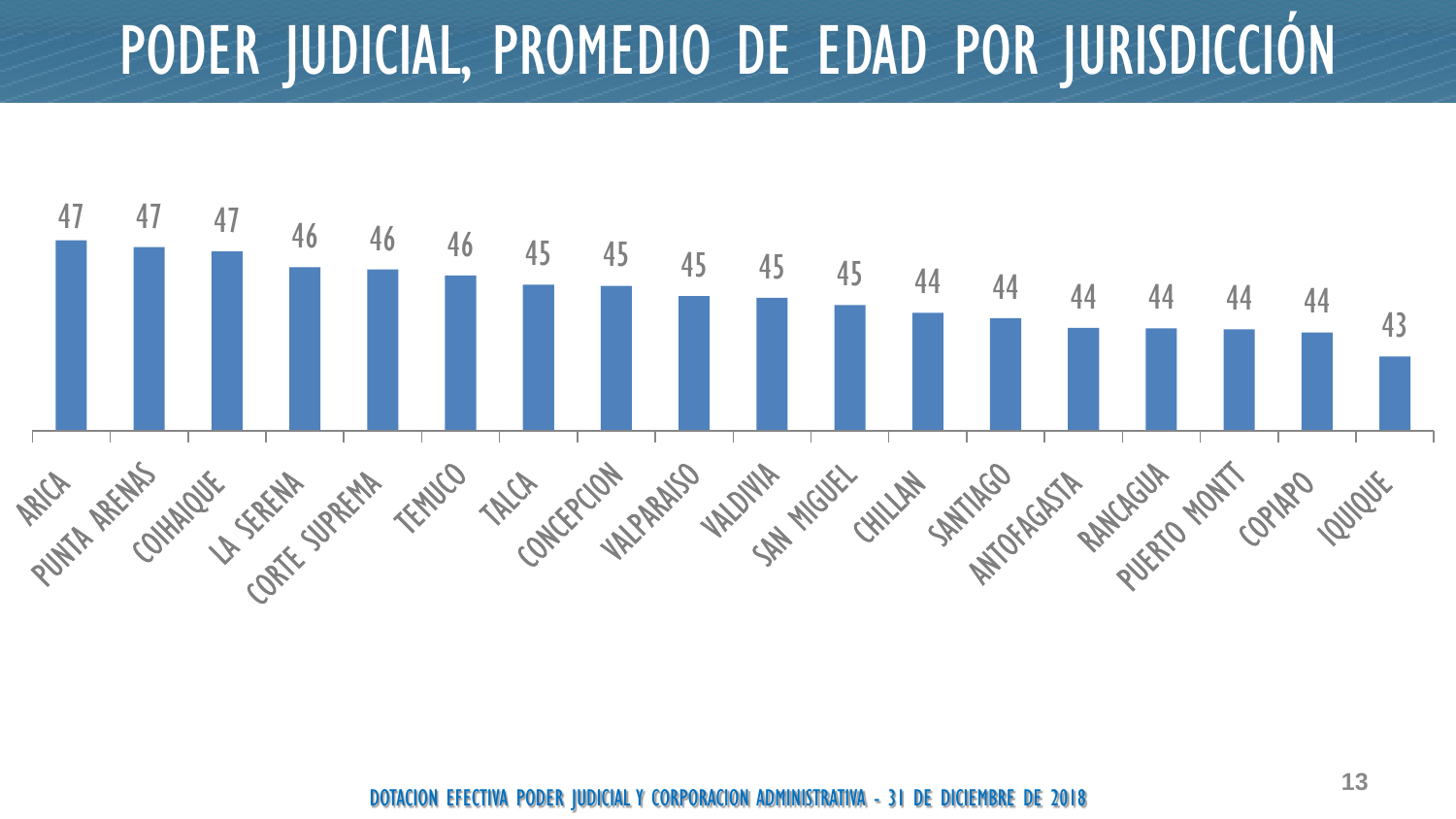## CORPORACIÓN, PROMEDIO DE EDAD POR JURISDICCIÓN

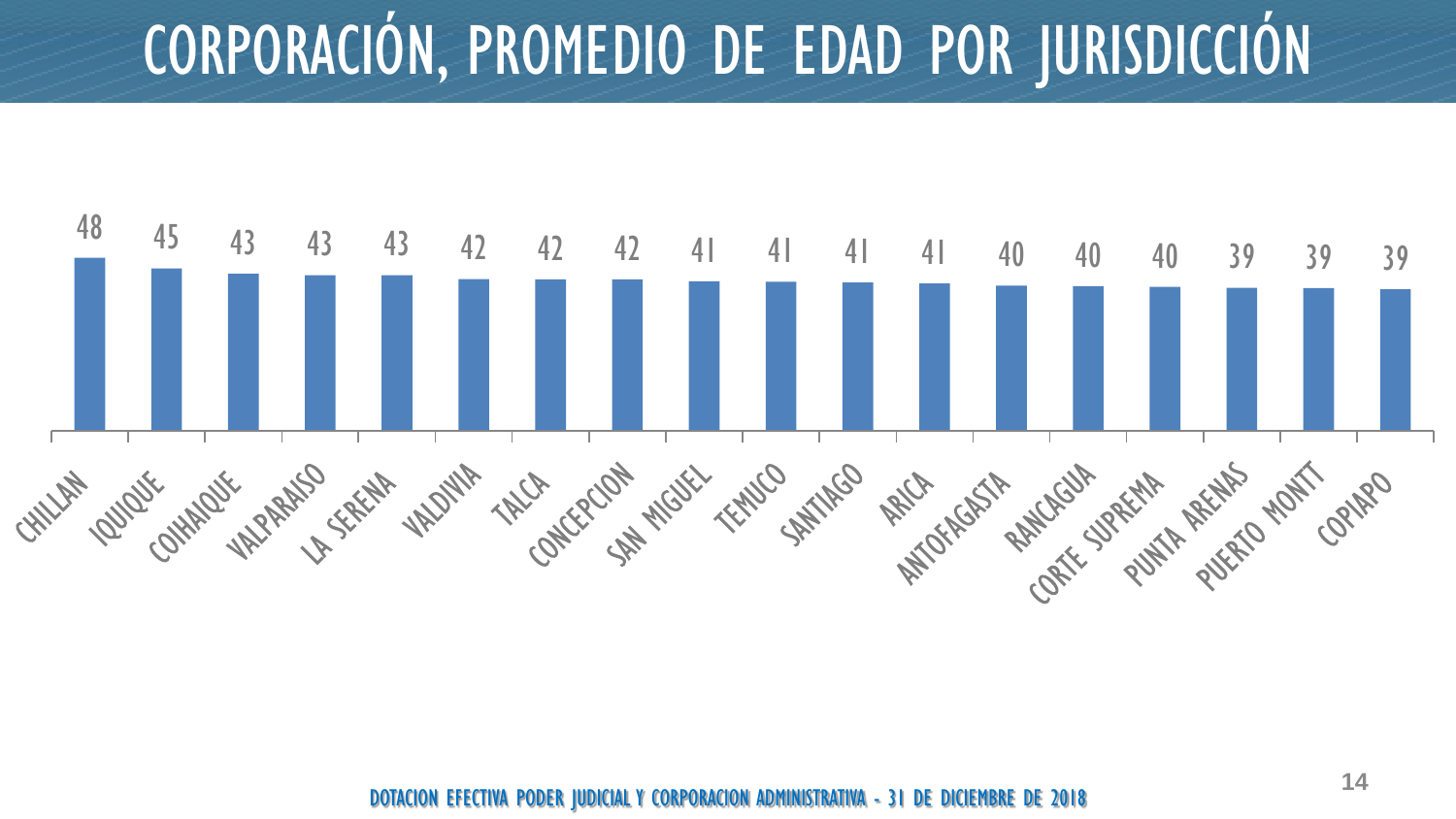### PODER JUDICIAL, POR JURISDICCIÓN

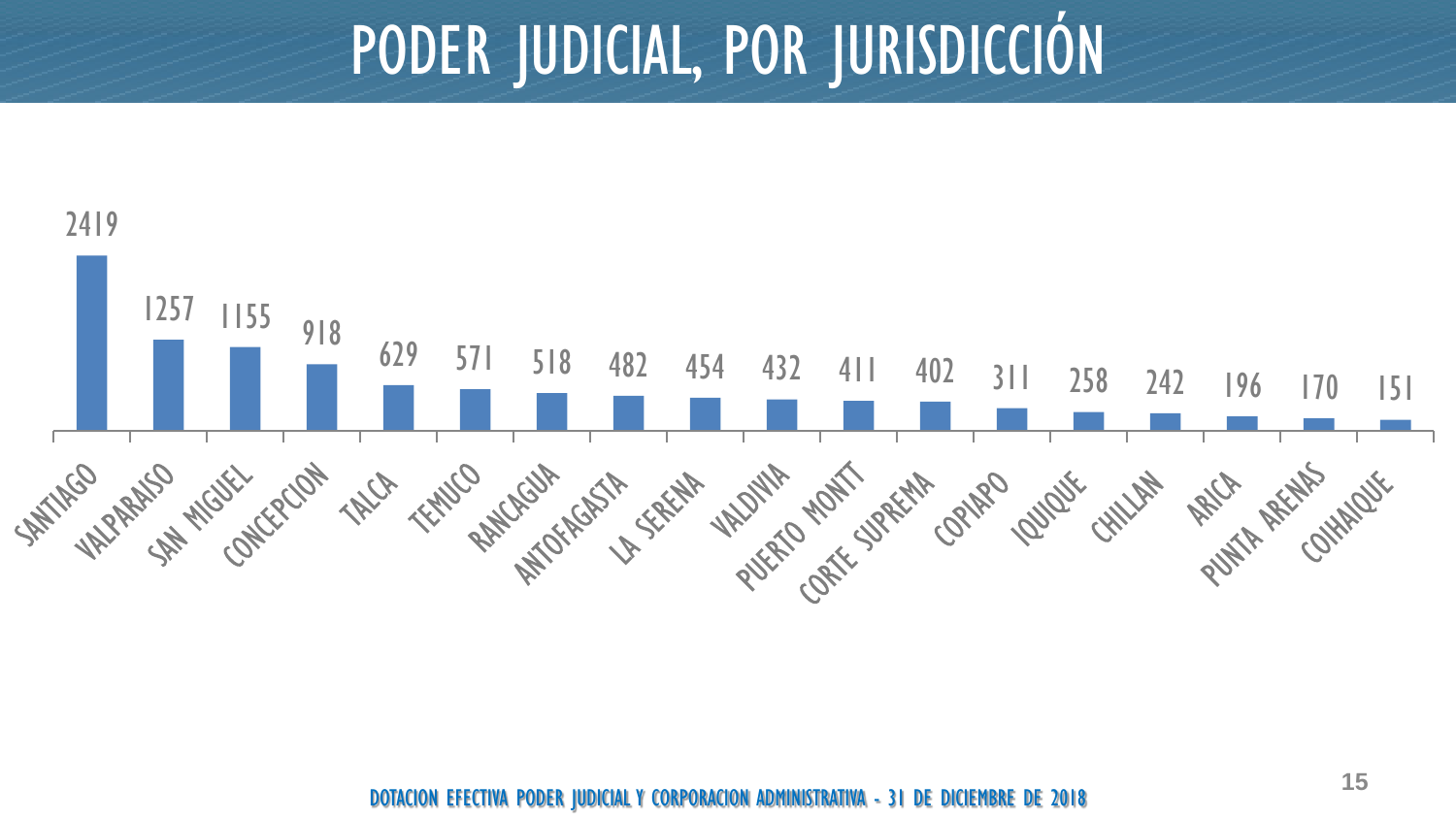## CORPORACIÓN, POR JURISDICCIÓN

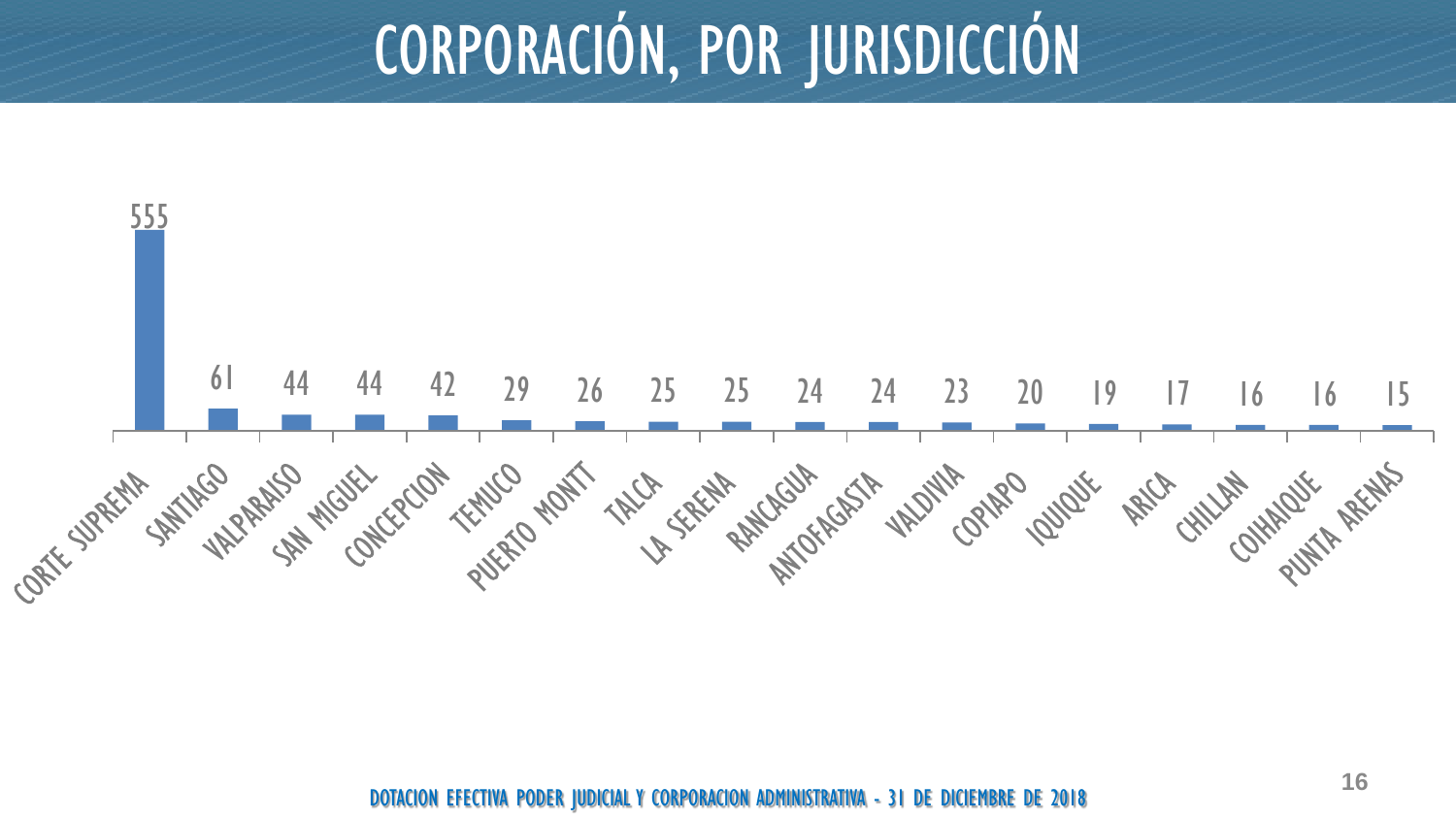## PODER JUDICIAL, POR ANTIGÜEDAD

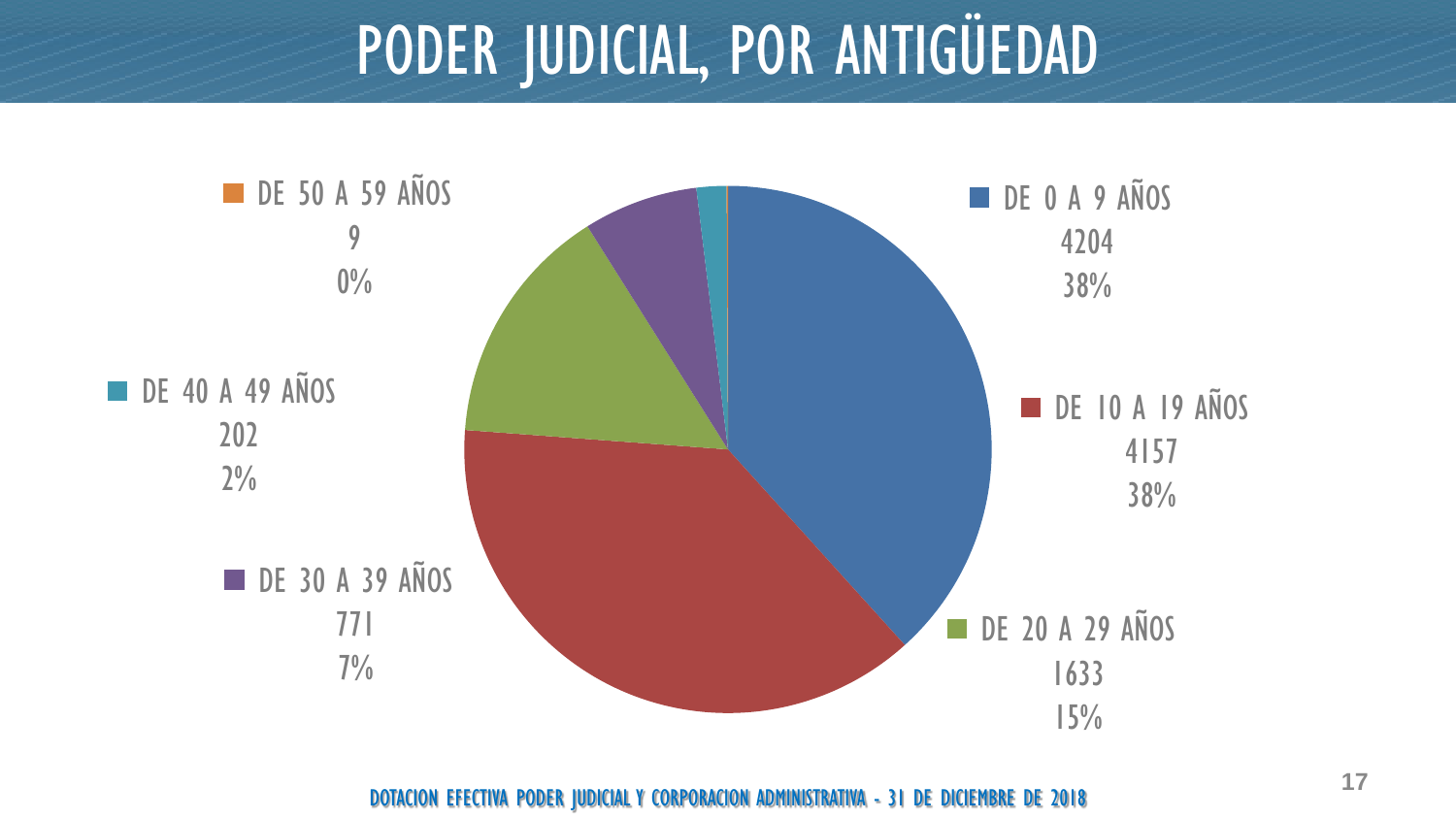## CORPORACIÓN, POR ANTIGÜEDAD

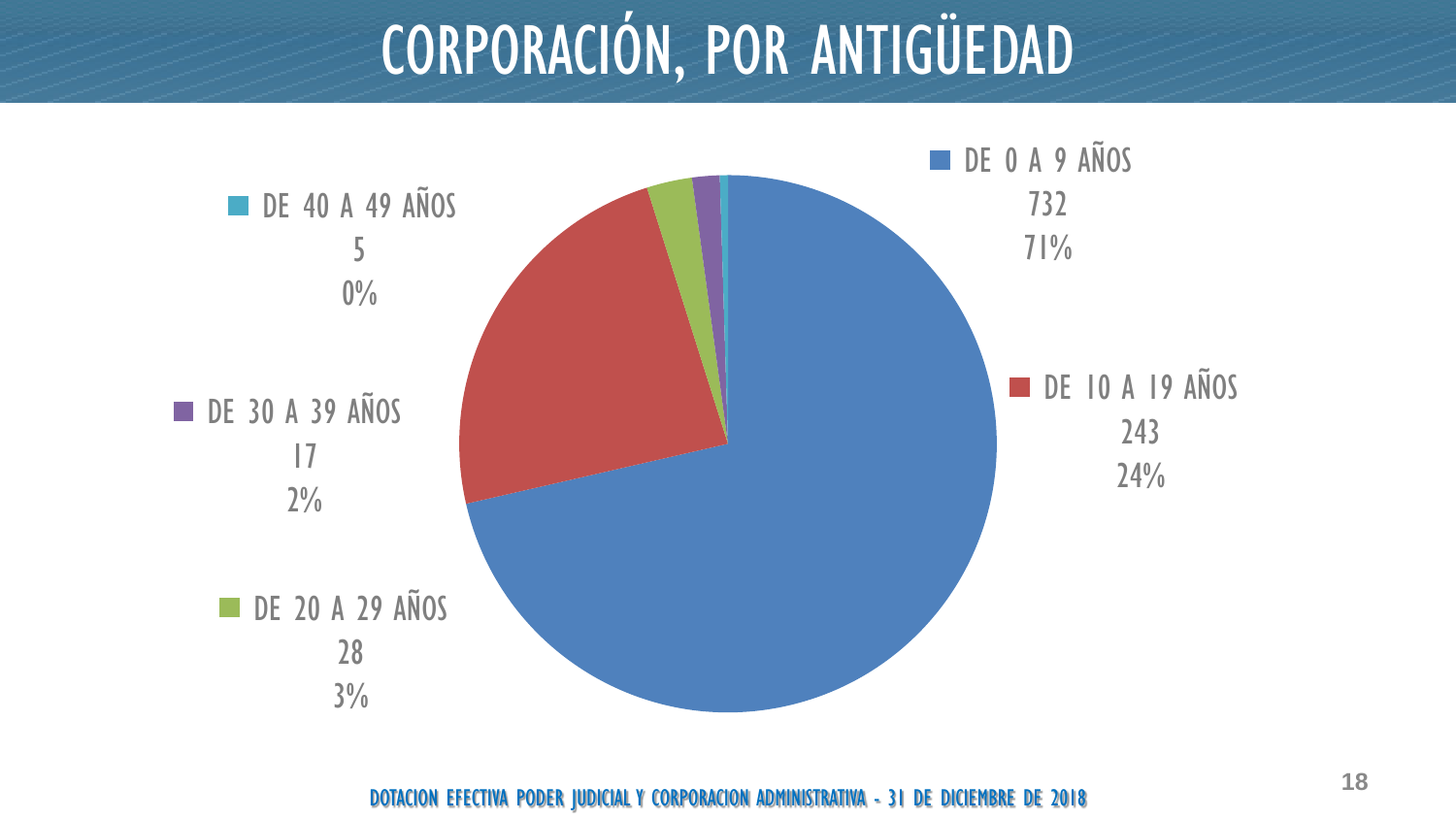#### PODER JUDICIAL, POR GRADO